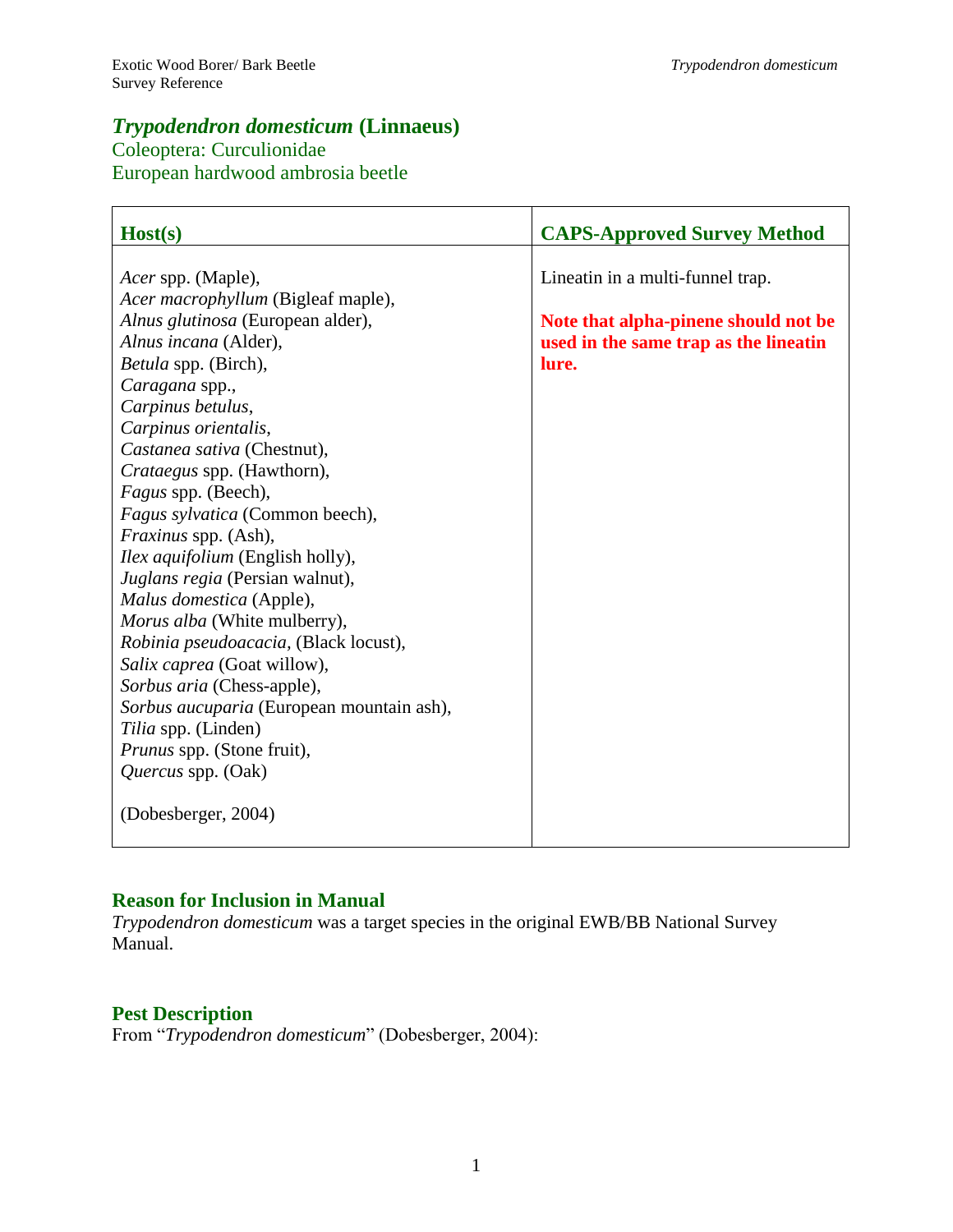"Larvae are white, legless, c- shaped, with a small brownish head. Thoracic segments are pronounced and conspicuous (Novak et al. 1976). The pupa is excarate, white in color and somewhat glossy in appearance."

"Adults are black or dark brown with yellow-orange stripes on the wing covers (elytra) and 3-4 mm [approx.  $\frac{1}{8}$  in] long. The head and thorax are darker in color than the elytra. The pronotum is also black but may occasionally be reddish-yellow. The last antennal segment is broad and oval. The lateral surface of the body is comprised of golden, densely packed hairs. These hairs are denser on males than females."



*T. domesticum* adult, dorsal view. (Maja Jurc, University of Ljubljana, Bugwood.org).



UGA2154057

*T. domesticum* adult, left lateral view (Christopher Pierce, USDA APHIS PPQ, Bugwood.org)

# **Biology and Ecology**

Adults attack sapwood of stressed or dying trees, dead trees (< 2 years), and recently cut logs. Host trees must have a high moisture content, have an acceptable soundness, and fall within a particular temperature range that is suitable for both larval and fungal development (reviewed in Dobesberger, 2004).

This species has one generation a year (Grüne, 1979). Adults become active when temperatures exceed 15°C (59°F) (Schwenke, 1974). Development is staggered meaning adults can be found from March to June (Dobesberger, 2004).

Females initiate attacks on host material and attract other adults by secreting an aggregation pheromone. Mating occurs on host trunks; females then bore a gallery, either in trunks or logs. These usually have 2 to 5 branches and can be up to 10 cm (approx.  $3^{15}/_{16}$  in) (less in oak; 1 to 2 cm (approx.  $\frac{3}{8}$  to  $\frac{13}{16}$  in). Only one hole is formed for both entrance and exit. Spores of ambrosia fungi specific to *T. domesticum* (which are spread by adults) quickly germinate in galleries, creating dark stains around the edges. Females lay eggs in crevices perpendicular to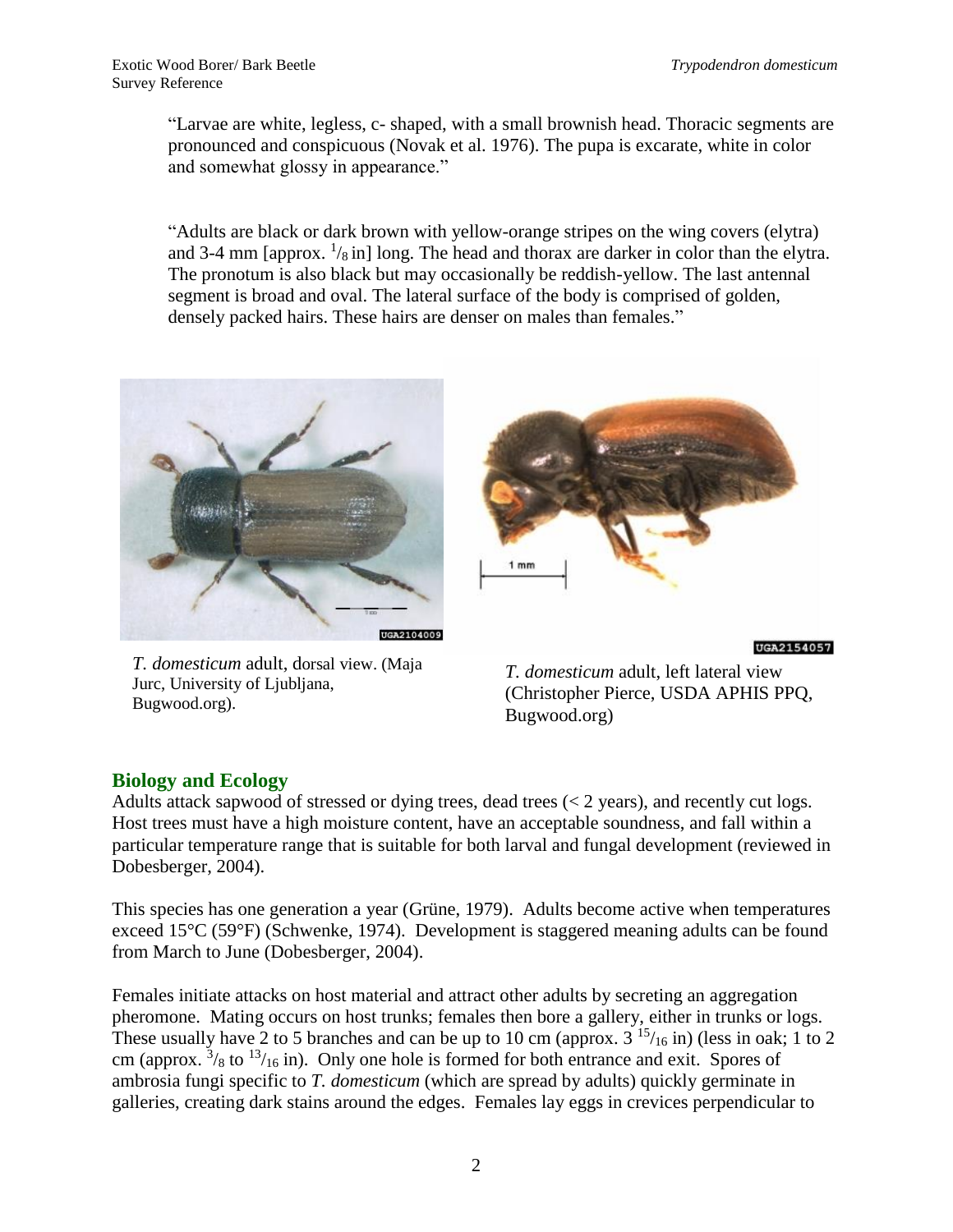the gallery. Once hatched, larvae feed on ambrosia fungi (Dobesberger, 2004). Adult females remain in the gallery cleaning until pupation occurs. *T. domesticum* overwinters in the galleries (Gaubicher et al., 2003).

Adults can disperse several kilometers per year and may also be dispersed by wind (Dobesberger, 2004).

## **Countries of Origin**

*T. domesticum* is native to Europe (Landry, 2009).

#### **Current Distribution**

This species is present in: Austria, Belgium, Bosnia and Herzegovina, Bulgaria, Canada, Croatia, Czech Republic, Denmark, England, Estonia, Finland, France, Germany, Greece, Hungary, Ireland, Italy, Latvia, Lithuania, Luxembourg, Macedonia, the Netherlands, Norway, Poland, Romania, Russia, Sardinia, Scotland, Sicily, Slovakia, Slovenia, Spain, Sweden, Switzerland, Turkey, and Ukraine (Dobesberger, 2004; Alonzo-Zarazaga, 2004).

#### **Distribution in United States**

Landry (2009) reports Whatcom County, Washington as the first detection of this species in the United States. However, Georgia reported positive NAPIS survey data for 2002 but has not found the pest since 2008 (K. Handy, personal communication, 2009). Positive NAPIS survey data was reported in 2008 for Washington (K. Handy, personal communication, 2009).

#### **Pathway**

According to the AQAS database, *T. domesticum* has been intercepted 10 times since 1989. Most interceptions occurred in general cargo on wood products (AQAS, accessed October 8, 2009).

From "Exotic Forest Pest Information System for North America: *Trypodendron domesticum*." (Dobesberger 2004):

"*Trypodendron domesticum* has been intercepted in Canada from hardwood crating imported from Germany (Phillippe et al. 1998). Both *T. domesticum* and *T. signatum*  have been intercepted in wooden crating at U.S. ports of entry, carrying various products from Europe (Haack 2001b)…. Larvae, pupae and brood adults can be easily moved over long distance via international trade in wood products including unprocessed logs, green lumber, crating, pallets and dunnage. Transport of fuel wood is a potential source of short distance spread."

# **Pathogens Vectored**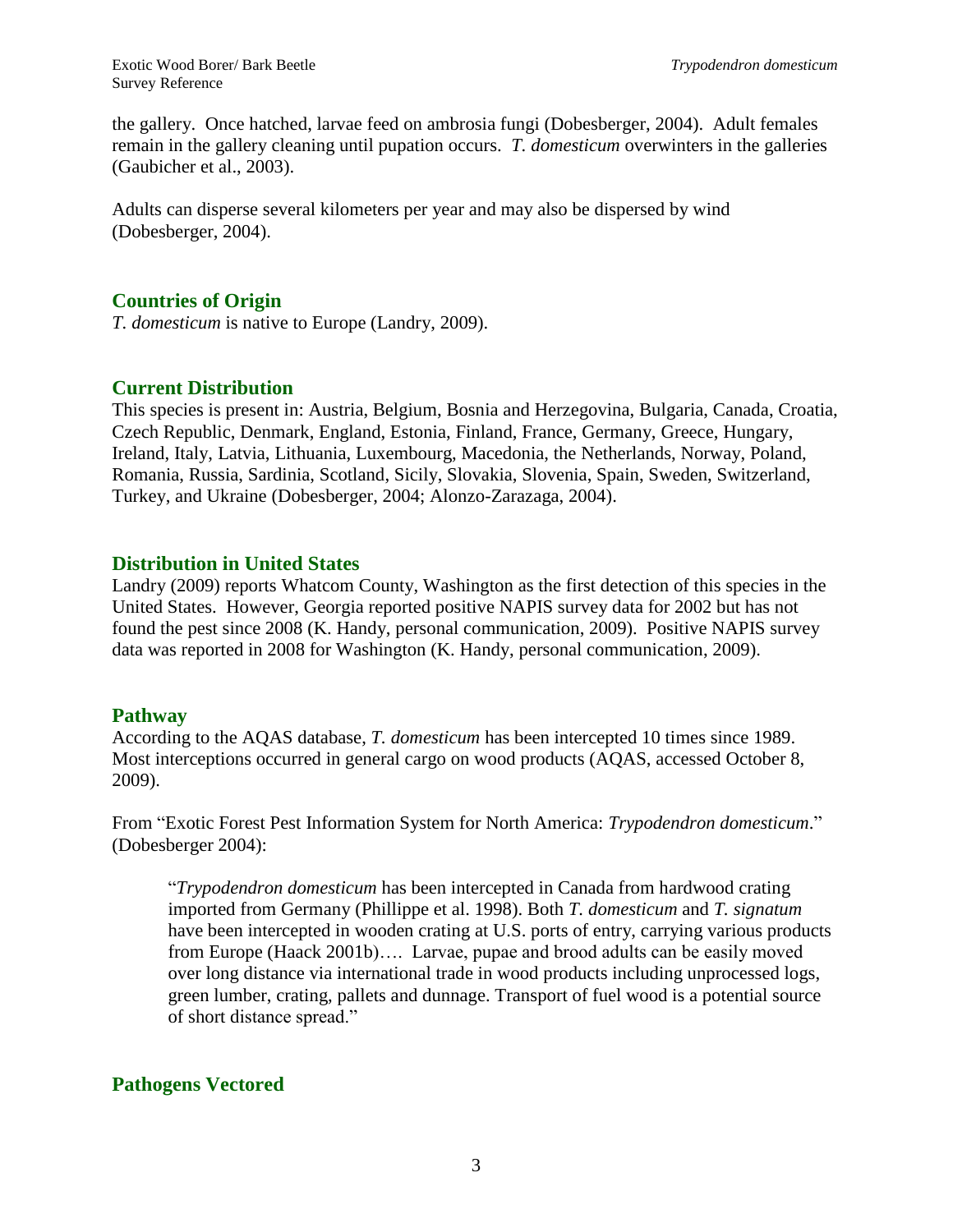From "Exotic Forest Pest Information System for North America: *Trypodendron domesticum*." (Dobesberger 2004):

"Spores of ambrosia fungi, which adhere to the adults, quickly germinate in the galleries and create a dark stain around their edges. These fungi are specific to *Trypodendron domesticum*. Two species of ambrosia fungi have been isolated from the galleries of *T. domesticum* in beech: *Ceratocystis bacillospora* Butin et Zimmermann and *C. torulosa*  Butin et Zimmermann (Butin and Zimmermann 1972)."



Gallery of *T. domesticum* (Gyorgy Csoka, Hungary Forest Research Institute, Bugwood.org).

# **Damage**

From "*Trypodendron domesticum*" (Dobesberger 2004):

"Damage caused by *Trypodendron domesticum* and its associated ambrosia fungi is boring damage and discoloration of wood. This reduces the quality of wood products, especially high quality hardwood veneer stock. This insect usually confines its attacks to stressed, dying or recently dead trees….Logs or tree boles infested by ambrosia beetles are usually peppered with pinholes about 2 mm [approx.  $\frac{1}{16}$  in] in diameter. The entrance/exit holes are surrounded by a powdery, light yellow wood dust produced during gallery excavation. The wood is riddled with galleries and larval cradles and a dark stain is present along the galleries. These symptoms apply to all ambrosia beetles and are not specific to *Trypodendron domesticum*."

# **Survey**

#### **1.1 Survey Site Selection**

Traps should be placed in hardwood stands with minimal amounts of coniferous species. This will limit the number of the non-target species, *Trypodendron lineatum,* (a pest of conifers) that are collected (L. Humble, personal communication, 2009).

#### **1.2 Trap and Lure**

The CAPS-approved survey method for *T. domesticum* is the lineatin lure in a multi-funnel trap (Paiva and Kiesel, 1985; L. Humble, personal communication, 2009). The lineatin lure simulates the aggregation pheromone used by a similar species, *Trypodendron lineatum* (Olivier) (MacConnell et al., 1977).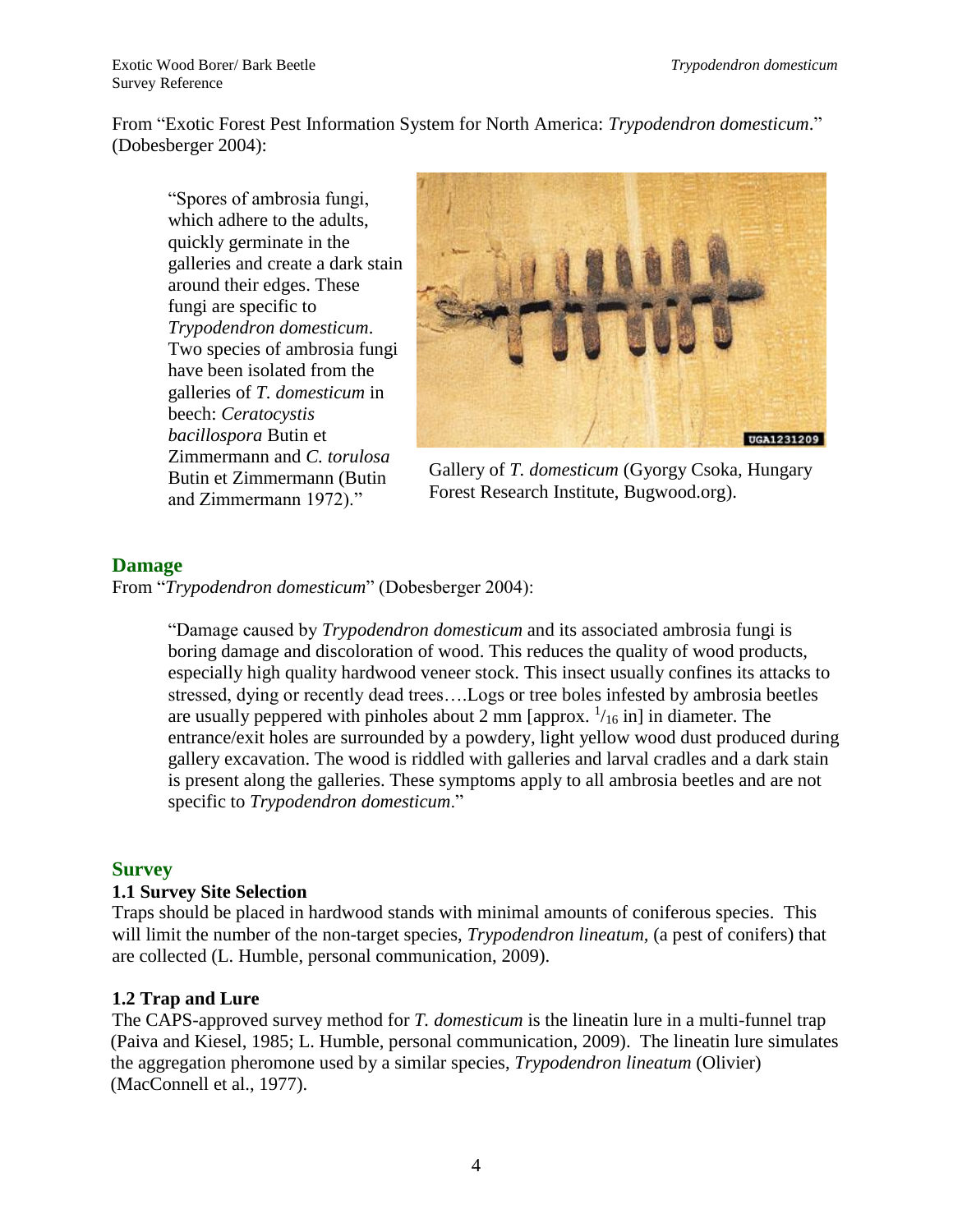The release rate of this lure is highly temperature-dependent. However, CAPS has listed a conservative length of effectiveness (12 weeks) that will be effective for even the warmest climates in the CAPS community.

IPHIS Survey Supply Ordering System Product Names:

- 1) Lineatin Lure
- 2) Multi-funnel Trap, 12 Funnel, Wet or
- 3) Multi-funnel Trap, 8 Funnel, Wet

## **Note that alpha-pinene should not be used in the same trap as the lineatin lure.**

#### **1.3 Trap Placement**

Place traps in open areas within the hardwood stand. Many hardwood species are a host to this pest; however, major hosts include alder, birch, maple, and cherry (L. Humble, personal communication, 2009).

Very high populations have been recovered from declining/decaying hybrid birch stands with significant branch die back caused by the bronze birch borer, *Agrilus anxius* Gory (L. Humble, personal communication, 2009).

*T. domesticum* is attracted to hardwood species. Compounds released by conifers (i.e., alphapinene) can act as a repellent to this beetle; therefore, traps for *T. domesticum* should not be hung on or near conifers.

#### **1.4 Time of year to survey**

It is not known how many generations *Trypodendron domesticum* goes through in North America.Two to three peak capture periods have been reported in Canada and Luxembourg (L. Humble, personal communication, 2009; Petercord, 2006). Detection of *T. domesticum* requires trapping very early in the season (i.e., beginning in January in British Columbia, Canada; middle of March in Luxembourg) (L. Humble, personal communication, 2009; Petercord, 2006). Several days of temperatures over 10 to 12°C (50 to 53°F) appear to lead to flight and attack (L. Humble, personal communication, 2009).

In addition, trapping early in the season, before the peak flight of the native species, *Trypodendron lineatum*, can reduce the number of *T. lineatum* caught in traps (L. Humble, personal communication, 2009). Trap catches of this native, non-target species can be substantial and can reduce the efficiency of the identification process. Traps should be kept in the field for a 12 week period.

# **Identification**

#### **CAPS-Approved Method**

Morphological. Examine specimens under a good quality, high powered (preferably with up to 90X) dissecting microscope, with the help of screening aids and a reference collection. Use screening aid for relevant geographical area. Use Humble (n.d.) to differentiate from native *Trypodendron* species.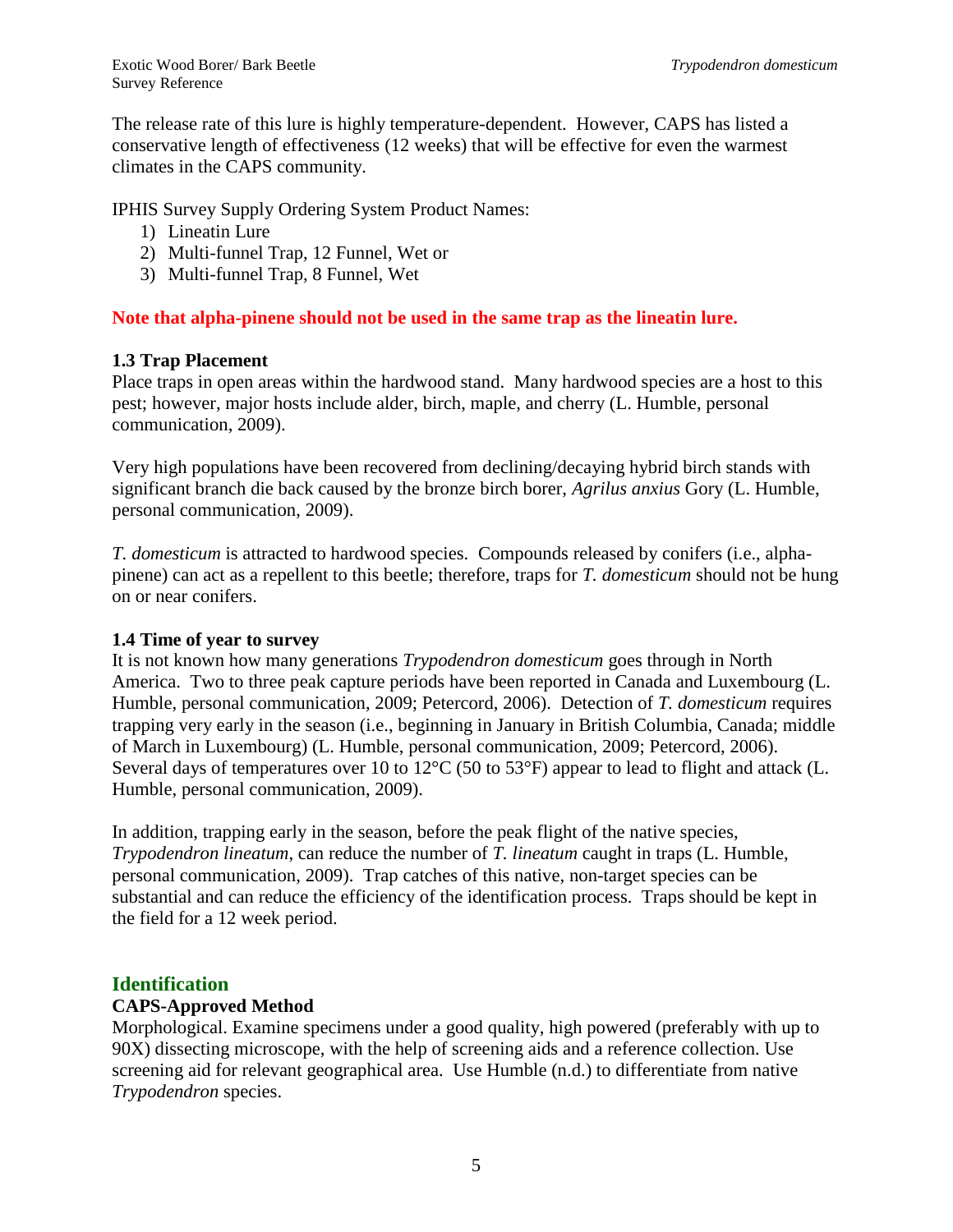#### **Mistaken Identities**

*T. domesticum* can be mistaken with other families of small beetles with the naked eye as well as other Scolytinae. Large numbers of the similar-looking, native species, *Trypodendron lineatum*, are drawn to the same lure used to trap *T. domesticum*.

## **Resources and High Resolution Images**

**Images**

<http://www.forestryimages.org/browse/subthumb.cfm?sub=4161&Start=1&display=60&sort=2>

#### **Screening aids**

Humble, L. M. No date. Distinguishing native and non-indigenous *Trypodendron* species in surveillance trap captures.

[http://caps.ceris.purdue.edu/dmm/130.](http://caps.ceris.purdue.edu/dmm/130)

#### **References**

- **Alonzo-Zarazaga, M. A. 2004.** Fauna Europaea: *Trypodendron domesticum*. Fauna Europaea version 2.4, [http://www.faunaeur.org](http://www.faunaeur.org/)
- **AQAS. 2009.** Interception data for *Trypodendron domesticum*. Accessed October 8, 2009 from: https://mokcs14.aphis.usda.gov/aqas/HomePageInit.do
- **Dobesberger, E. J. 2004.** Exotic Forest Pest Information System for North America: *Trypodendron domesticum*. North American Forest Commission.
- **Gaubicher, B., M. De Proft, and J. –C. Gregoire. 2003.** *Trypodendron domesticum* and *Trypodendron signatum*: two scolytid species involved in beech decline in Belgium. In M. L. McManus and A. M. Liebhold (eds.) Proceedings: Ecology, Survey and Management of Forest Insects. USDA Forest Service General Technical Report NE-311. United States Department of Agriculture, Forest Service, Northeastern Research Station. pp. 134-135.
- **Grüne. 1979.** Handbuch zur bestimmung der europaischen Borkenkäfer. (Brief illustrated key to European bark beetles) Hannover: Verlag M. & H. Schaper, 182 pp.
- **Handy, K. J. 2009.** NAPIS data for EWB/BB target species.Personal communication (email) to L. Jackson on 23 March 2009, from KJ Handy (USDA-APHIS-PPQ-EDP).
- **Humble, L. 2009.** Survey and identification method recommendations for *Trypodendron domesticum.* Personal communication (emails) to Lisa Jackson, USDA-APHIS-PPQ-CPHST from November 18 - December 1, 2009 from Leland Humble, Research Scientist, Entomology, Natural Resources Canada, Canadian Forest Service, Victoria, British Columbia, Canada.
- **Landry, C. 2009.** NPAG Report *Trypodendron domesticum* Linnaeus: European hardwood ambrosia beetle. USDA-APHIS-PPQ-CPHST-New Pest Advisory Group.
- **MacConnell, J.G., J.H. Borden, R.M. Silverstein, and E. Stokkink. 1977.** Isolation and tentative identification of lineatin, a pheromone from the frass of *Trypodendron lineatum*. J. Chem. Ecol. 3:549-561.
- **Paiva, M.R. and K. Kiesel. 1985.** Field responses of *Trypodendron* spp. (Col., Scolytidae) to different concentrations of lineatin and α-pinene. Z. Ang. Ent. 99:442-448.